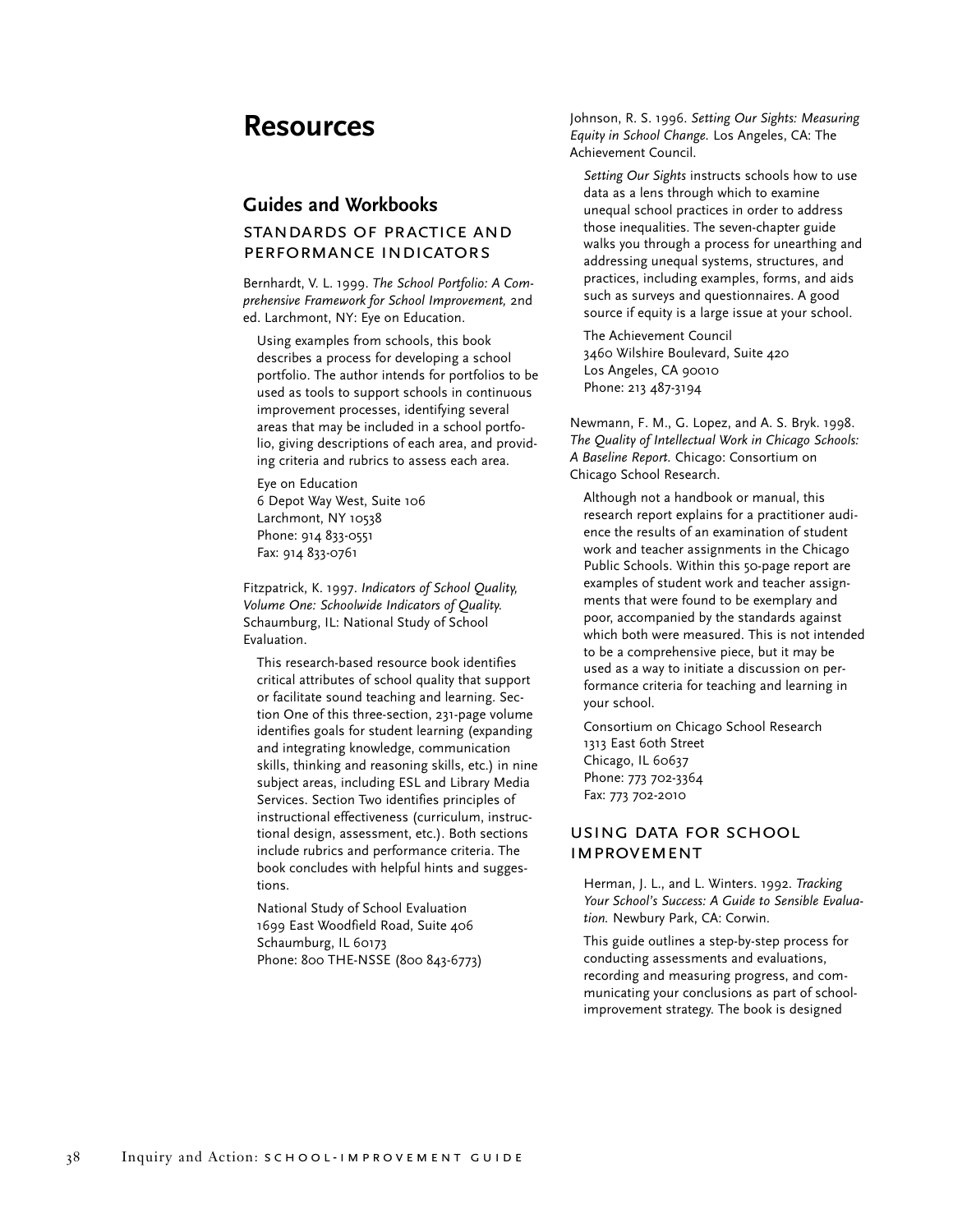with the practitioner in mind and includes examples and worksheets.

Corwin Press, Inc. PO Box 2526 Newbury Park, CA 91319-8526 Fax: 805 499-0871

Hubbard, R. S., and B.M. Power. 1993. *The Art of Classroom Inquiry: A Handbook for Teacher-Researchers*. Portsmouth, N.H.: Heinemann.

This handbook is designed to be a resource for individual teachers who will be taking part in a larger school-improvement initiative. Its intent is to support "teacher research"; its focus is on conducting inquiries about classroom instruction to improve student learning. It is also broadly applicable because of the many teacherand school-based examples and artifacts.

Heinemann A Division of Reed Elsevier, Inc. 361 Hanover Street Portsmouth, NH 03801-3912

Levesque, K., D. Bradby, K. Rossi, and P. Teitelbaum. 1998. *At Your Fingertips: Using Everyday Data to Improve Schools.* Berkeley, CA: MPR Associates, Inc.

This comprehensive workbook shows how to use qualitative and quantitative data to foster school improvement. It walks you step-by-step through the improvement process, providing a wealth of examples and easily copied worksheets and forms.

MPR Associates, Inc. 2150 Shattuck Avenue, Suite 800 Berkeley, CA 94704 Phone: 800 677-6987 Fax: 510 849-0794 E-mail: services@mprinc.com

Yap, K., I. Aldersebaes, J. Railsback, J. Shaughnessy, and T. Speth. 1999. *Evaluating Whole-School Reform Efforts: A Guide for District and School Staff.* Portland, OR: Northwest Regional Educational Laboratory.

This comprehensive guidebook, produced by the Northwest Regional Educational Laboratory and the U.S. Department of Education, was created to provide guidance to district and school staff in conducting evaluations of Comprehensive School Reform Demonstration Programs and Title I schoolwide programs. The guide

contains worksheets, sample handouts, and presentation templates, as well as narratives on conducting various aspects of program evaluation so that a school may capture and utilize information useful for external accountability demands and internal program improvement.

Northwest Regional Educational Laboratory 101 SW Main, Suite 500 Portland, OR 97204 Phone 503 275-9500

# **Works Consulted in the Creation of This Guide**

Allen, D., and J. McDonald (n.d.). "The Tuning Protocol: A Process for Reflection on Teacher and Student Work." Available at <www.essential schools.org/cs/resources/view/ces\_res/54> .

Ancess, J. 1996. *Outside/Inside, Inside/Outside: Developing and Implementing the School Quality Review.* New York: National Center for Restructuring Education, Schools, and Teaching.

Annenberg Institute for School Reform. 2002. *Looking at Teaching and Learning through Peer Observation.* Video package. Providence, RI: AISR.

Annenberg Institute for School Reform. 1998. *Critical Friends Groups in Action.* Video package. Providence, RI: AISR.

Annenberg Institute for School Reform. 1997. *Looking at Student Work: A Window into the Classroom.* Video package. Providence, RI: AISR.

Arter, J. 1996. *Assessing Student Performance: An ASCD Professional Inquiry Kit.* Alexandria, VA: Association for Supervision and Curriculum Development.

Borsum, L. A., and C. A. Fracke. 1995. *Quality Performance Evaluation.* Battle Creek, MI: Quality Learning Systems International.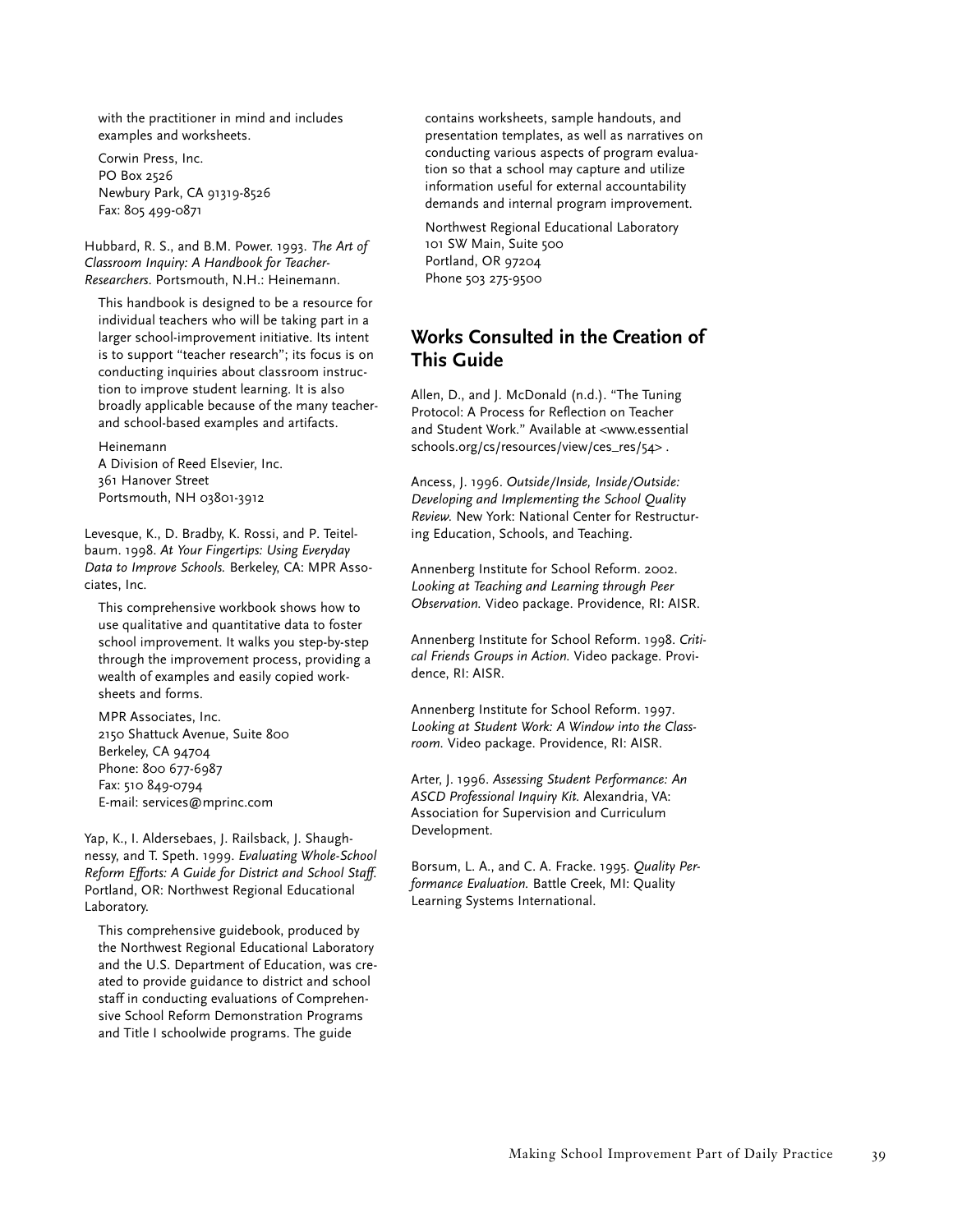Boston Plan for Excellence, Boston Annenberg Challenge, and Boston Public Schools. 1998. *Boston Public Schools Plan for Whole-School Change.* Boston: BPE.

Boston Public Schools. 1999. *Boston Public Schools Accountability System Training Manual.* Boston: BPE.

California Assessment Collaborative. 1993. *Charting the Course Toward Instructionally Sound Assessment.* San Francisco: Far West Laboratory for Educational Research and Development (presently WestEd).

Chicago Public Schools. 1999. *The Chicago Public Schools Internal Review Guidebook.* Chicago: CPS.

Chicago Public Schools. 1995. *Children First: Self-Analysis Guide.* Chicago: CPS.

Choo, C.W. 1998. *The Knowing Organization: How Organizations Use Information to Construct Meaning, Create Knowledge, and Make Decisions.* New York and Oxford: Oxford University Press.

Cushman, K. 1999. "Three Ways of Looking at a Colleague: Protocols for Peer Observation." Sidebar from "The Cycle of Inquiry and Action: Essential Learning Communities," *Horace* 15:4 (April). Available on the Web at <www.essentialschools. org/cs/resources/view/ces\_res/74#sidebar4>.

Dowd, J. (n.d.). "Protocol for Looking at Student Work." Available at <www.essentialschools. org/cs/resources/view/ces\_res/56>.

Education Commission of the States. 1996. *Listen, Discuss, and Act: Parents' and Teachers' Views on Education Reform.* Denver, CO: ECS.

Gardner, L. and E. Premack. 1998. *A Comprehensive, Practical Guide to Holding Charter Schools Accountable.* Sacramento, CA: California Charter Schools Development Center.

Hassel, B. 1998. *Comprehensive School Reform: Making Good Choices.* Oak Brook, IL: North Central Regional Educational Laboratory.

HM Inspectors of Schools, Audit Unit. 1996. *How Good Is Our School? Self-Evaluation Using Performance Indicators.* Edinburgh: The Scottish Office Education and Industry Department.

Illinois State Board of Education. 1998. *Internal Review Activities Workbook: Quality Assurance and School Improvement Planning Process.* Springfield, IL: Illinois State Board of Education.

Keeney, L. 1998. *Using Data for School Improvement: Report on the Second Practitioners' Conference for Annenberg Challenge Sites.* Providence, RI: AISR.

National Center on Education and the Economy. 1998. *New Standards Performance Standards, Volume I: Elementary School.* Washington, DC: National Center on Education and the Economy and the University of Pittsburgh.

New England Association of Schools and Colleges. 1998. *Accreditation Handbook: Commission on Public Secondary Schools.* Bedford, MA: NEASC.

Newmann, F. M., and Associates. 1996. *Authentic Achievement: Restructuring School for Intellectual Quality.* San Francisco: Jossey-Bass.

New Standards. 1997. *Performance Standards, Vol. 3, High School.* Washington, DC: National Center on Education and the University of Pittsburgh.

New York City Department of Education. 1999. *New York City Performance Assessment in Schools Systemwide 1999–2000: Performance Review Guide.* New York: NYCDE.

New York City Department of Education. 1999. *New York City Performance Assessment in Schools Systemwide: Essential Elements of Exemplary Schools: Annual Report 1997–1998.* New York: NYCDE.

New York State Education Department. 1996. *The School Quality Review Initiative: Self Review Guidebook.* Albany: NYSED.

New York State Education Department. 1998. *The School Quality Review Initiative: A Handbook for Reviewers and Participating Schools.* Albany: NYSED.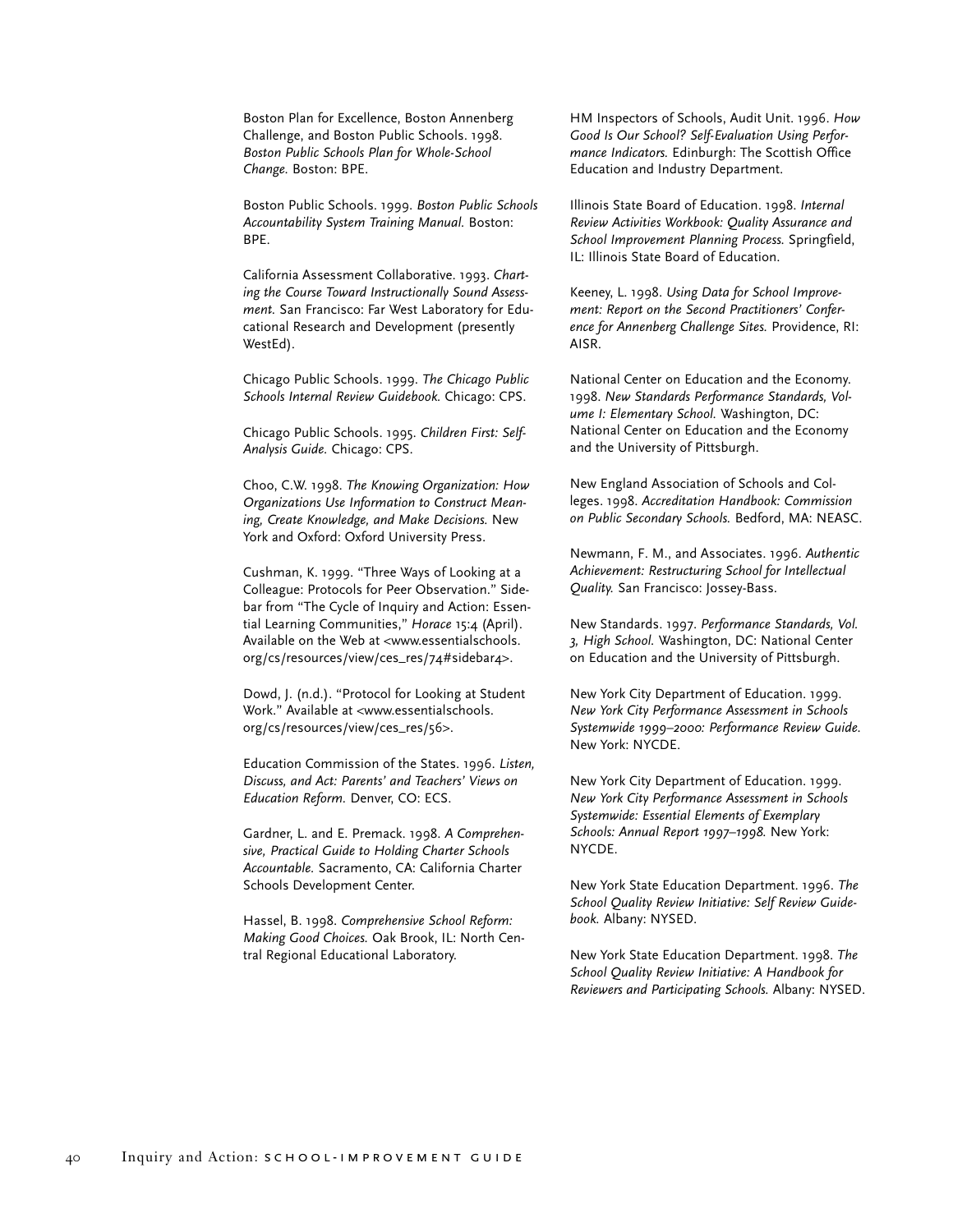Office for Standards in Education. 1998. *Making the Most of Inspection: A Guide to Inspection for Schools and Governors.* London: Office for Standards in Education.

Office for Standards in Education. 1999. *Inspecting Schools: The Framework.* London: Office for Standards in Education.

Regional Office of Education #9, Champaign and Ford Counties. 1999. *Quality Assurance and Improvement Planning.* Springfield, IL: Illinois State Board of Education.

Rhode Island Department of Elementary and Secondary Education. 1999a. *SALT Works School by School: A School-Centered Plan to Improve Teaching and Learning, Book One.* Providence, RI: RIDE.

Rhode Island Department of Elementary and Secondary Education. 1999b. *SALT Works School Guide: Building Conclusions.* Providence, RI: RIDE.

Rhode Island Department of Elementary and Secondary Education. 1999c. *SALT Works School Guide: Using the School Visit Report.* Providence, RI: RIDE.

Rhode Island Department of Elementary and Secondary Education. 1999d. *SALT Works School Guide: Preparing to Host a School Visit.* Providence, RI: RIDE.

Rhode Island Department of Elementary and Secondary Education 1999e. *SALT Works School Guide: Writing a School Improvement Plan.* Providence, RI: RIDE.

Rhode Island Department of Elementary and Secondary Education. 1999f. *SALT Works School Guide: Conducting School Report Night.* Providence, RI: RIDE.

San Diego City Schools. 1997. *A District Accountability System for Improving Student Achievement.* San Diego, CA: SDCS.

San Diego City Schools. 1997. *District Accountability System Process for Accountability Review: How to Conduct the School Internal Review (Procedures).* San Diego, CA: SDCS.

Smith, D. R., and D. L. Ruff. 1998. "Building a Culture of Inquiry: The School Quality Review Initiative." In *Assessing Student Learning: From Grading to Understanding,* edited by David Allen, pp.164–182. New York and London: Teachers College Press.

Weiss, C. H. 1998. *Evaluation,* 2nd ed. Upper Saddle River, NJ: Prentice Hall.

Willms, J. D. 1992. *Monitoring School Performance: A Guide for Educators.* Washington, DC: Falmer.

# **Web Resources**

The following list of Web addresses is intended to help you find organizations that may serve as resources for your school-improvement efforts and information about school-improvement processes accessible on the Internet.

Annenberg Institute for School Reform – Tools for School-Improvement Planning www.annenberginstitute.org/tools

Bay Area School Reform Collaborative (BASRC) www.wested.org/basrc

Coalition of Essential Schools – Improving Instruction Through Inquiry and Collaboration (IITIC)

http://ces.edgateway.net/cs/resources/view/ ces\_res/264

Commission on Secondary Schools – Middle States Association of Colleges and Schools http://www.css-msa.org

The Education Alliance at Brown University – Comprehensive School Reform

http://www.alliance.brown.edu/pubs/csr/ index.shtml

Illinois Quality Assurance and Improvement Planning

http://www.isbe.state.il.us/quality